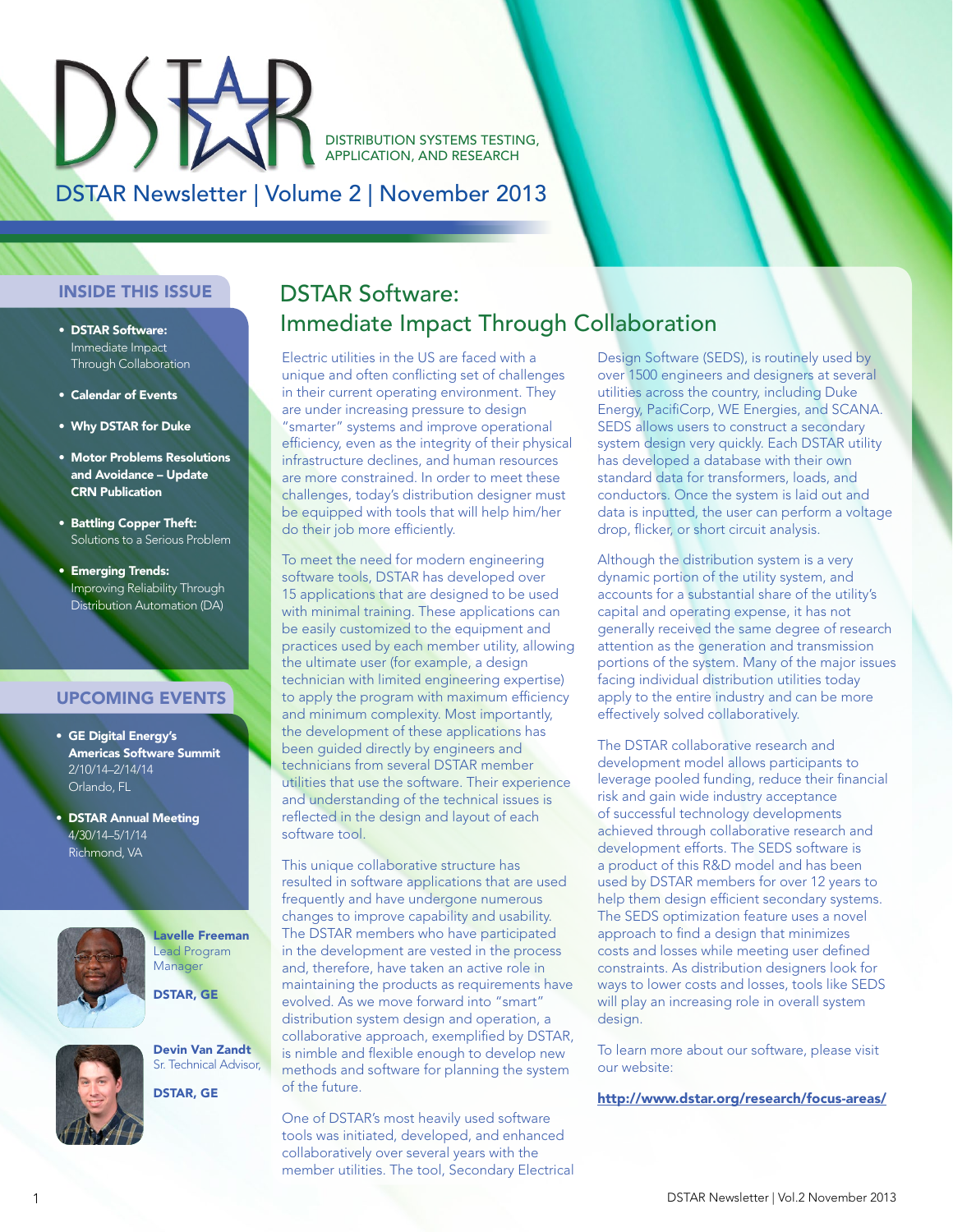



Anthony Katigbak Engineer I, Distribution Standards,

Duke Energy



# Why DSTAR for Duke

My company's Distribution Standards team often fields questions from all sorts of folks, from line technicians to upper management. Sometimes, questions make their way to my team whose fallout can shake the very foundations of engineering practices and work methods established long ago.

More often than not, simpler questions come up like, "will it pull?" or, "will the lights blink?" Certainly, we can deflect everyday questions like these by responding with a Distribution version of RDFM (Read the Friendly Manual). However, DSTAR offers an even more userfriendly approach to questions like these: simple-to-use software.

So, "will it pull?" model a conduit system in DSTAR CPA (Cable Pulling Assistant), and you can find out. Based on your organization's cable and conduit parameters, users can define a conduit layout and determine whether cable can be successfully pulled through said run by quantifying cable tensions, sidewall pressure, and jamming. CPA's 3-D layout diagram shows your tabularly entered series of straight runs, sweeps, and field bends as a 3-D model while overlaying cable tension via colorful heat map.

"DSTAR's software tools for designers have been useful for new engineers and technical staff at SCE&G. The software is cost-effective and has allowed the new designers to be productive sooner."

– James Hammond Manager Electric Service Support, South Carolina Electric & Gas

Once a user figures out a cable-and-conduit layout will, in fact, "pull", a user can then experiment with "what would make a layout fail?" Playing with the number or placement of sweeps or whether a crew should perform a forward or reverse pull, a user might be surprised at just how far cable can be pulled. Rules of thumb like "five sweeps per run" or "500 feet between pullboxes" may start appearing overly conservative in some circumstances. It may turn out that the only thing that limits a particular design is how many feet can be ordered on a reel.

How about, "will the lights dim excessively?" Enter DSTAR SEDS, or Secondary Electrical Design Software. SEDS allows users to select transformers, conductors and cable, customer load and devices, and coincidence factors to display a proposed layout and key electrical parameters such as conductor loading and customer voltage, all without having to plug in numbers from different charts into pesky equations.

SEDS can not only tell users that, "yes, there is a voltage flicker issue", but it can also tell a user "there is now a possible fault current issue" depending on how the flicker issue gets addressed. SEDS makes ensuring a design meets requirements for voltage drop, flicker, and fault current quick and easy.

Like "will the lights dim excessively?", "why are the lights dimming excessively?" comes up as a question, often during a power quality investigation. SEDS helps field personnel visualize where voltage concerns arise on an existing secondary circuit. With such information in plain view, and the secondary circuit modeled in SEDS, one can try out different solutions to a given voltage problem.

DSTAR is great for researching industry concerns and investigating the "next big thing", but DSTAR can also support your everyday issues. Use one of its software applications to standardize solutions to the small fry, and you can help your organization focus on the next big thing (or things).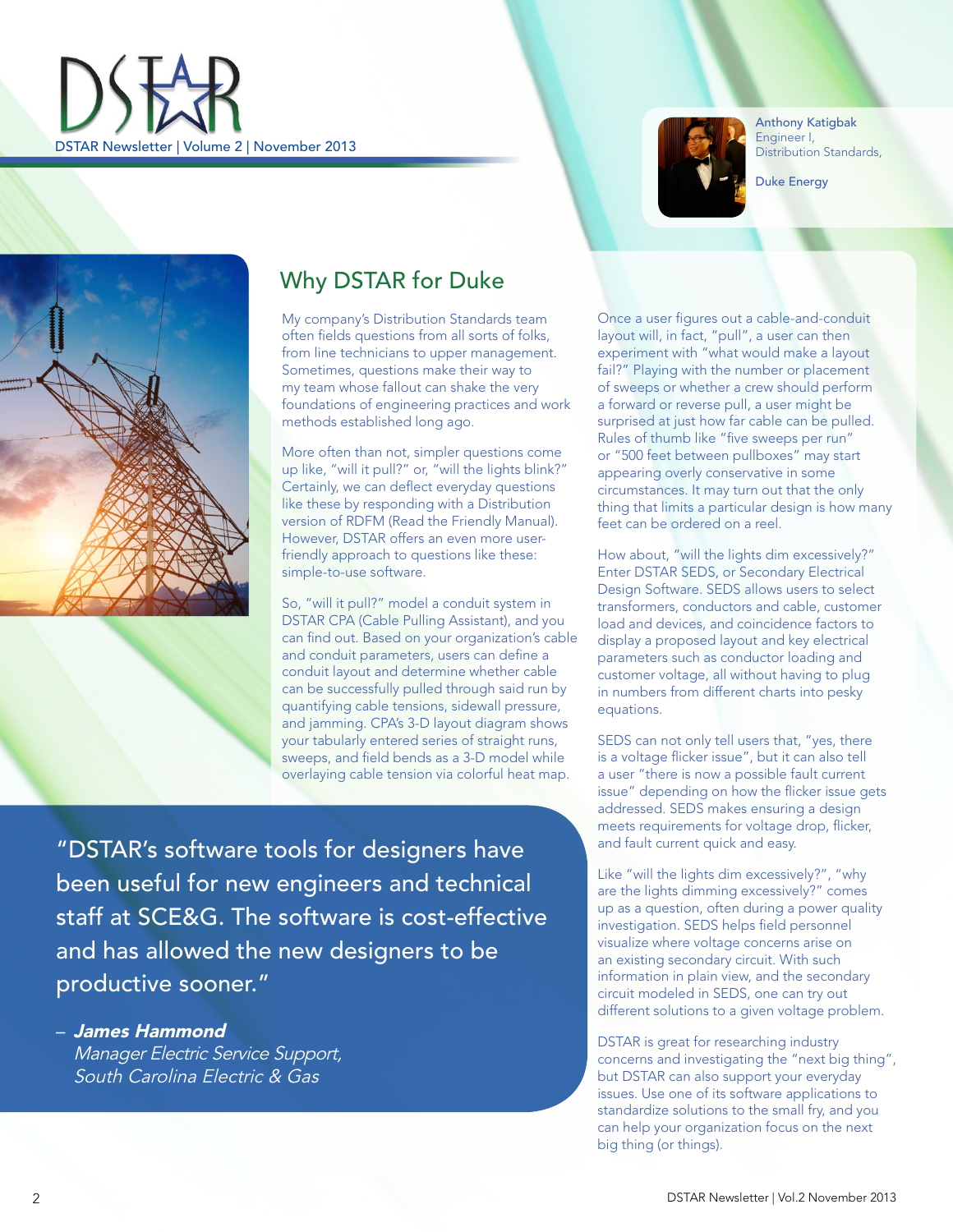DSTAR Newsletter | Volume 2 | November 2013

Ed Owen Technical Consultant DSTAR

# Program 14 Update



## P14-8: Motor Problems Resolution and Avoidance – Update CRN Publication

### Introduction

Utilities have long recognized that rural customers are in a special category with unique requirements not present when dealing with most of their residential or industrial customers. Power engineers have been working on these special requirements for more than a century. In 1925, Owen D. Young expressed it thusly:

"The electrification of the farm requires the cooperative effort of the farmer, the electric light and power company, and perhaps most of all, the electrical manufactures. The problem is difficult but it must be solved. Farms must be made attractive as a place to live and profitable as a business."

In the mid-1930s, the Rural Electric Associations (REAs) came into existence and leadership transferred to an agency of the US Government. By the early 1950s the vast majority of farms in the U. S. had electricity. Changing rural patterns have continued to evolve and solutions from the past are no longer as suitable as they once were.

## CRN Publication

In 1995 the Cooperative Research Network (CRN) in Arlington, VA commissioned Stanley Consultants to investigate the needs of rural customers and produce a report that could be used by customer service engineers of distribution cooperatives as they worked with their rural customers. The report was well done for the needs when it was written.

### Changing Rural Patterns / Changing Distribution Cooperatives

Since 1995 the American farm has changed significantly and meanwhile the distribution cooperatives which provide them with electricity have also changed. Distribution cooperatives are increasingly faced with industrial customers whose electric requirements are very different than those of a farming community. That service manual written in 1995 is no longer as helpful in facilitating communications between utility and their customers; both farmer and industrial. Many

of the basics expressed in the older report are as true today as they were when it was written and should be preserved. However new types of motors and introduction of electronic power converters to farm applications have changed the picture radically for all parties. In addition a desire to reduce energy consumption has created issues not previously recognized.

### The New Project

In 2013 DSTAR commissioned Ed Owen (GE Retired) working for GTC in Charlton, NY to update and expand the earlier CRN publication. With new types of electric motors in use and new (to rural customers) electronic power converters, those sections from the old report that deal with these topics are modified accordingly.

In 1837 Thomas Davenport from Brandon, Vermont is credited with two milestone achievements; building a practical electric motor and obtaining a US patent on it. For 50-years following Davenport's invention, most electric motors were designed using a solenoidal magnetic field. In 1886, both Nicola Tesla and Galileo Ferraris, working independently, introduced the concept of a rotating magnetic field within a few weeks of each other. The new rotating field principle quickly took over the field.

Today the new (old) solenoidal principle has come back into use. Which is it? What difference does it make? The report will address these questions.

### Current Status of New Report

Much of the new report is now drafted. Work is proceeding with inputs from DSTAR members on expanding the case studies.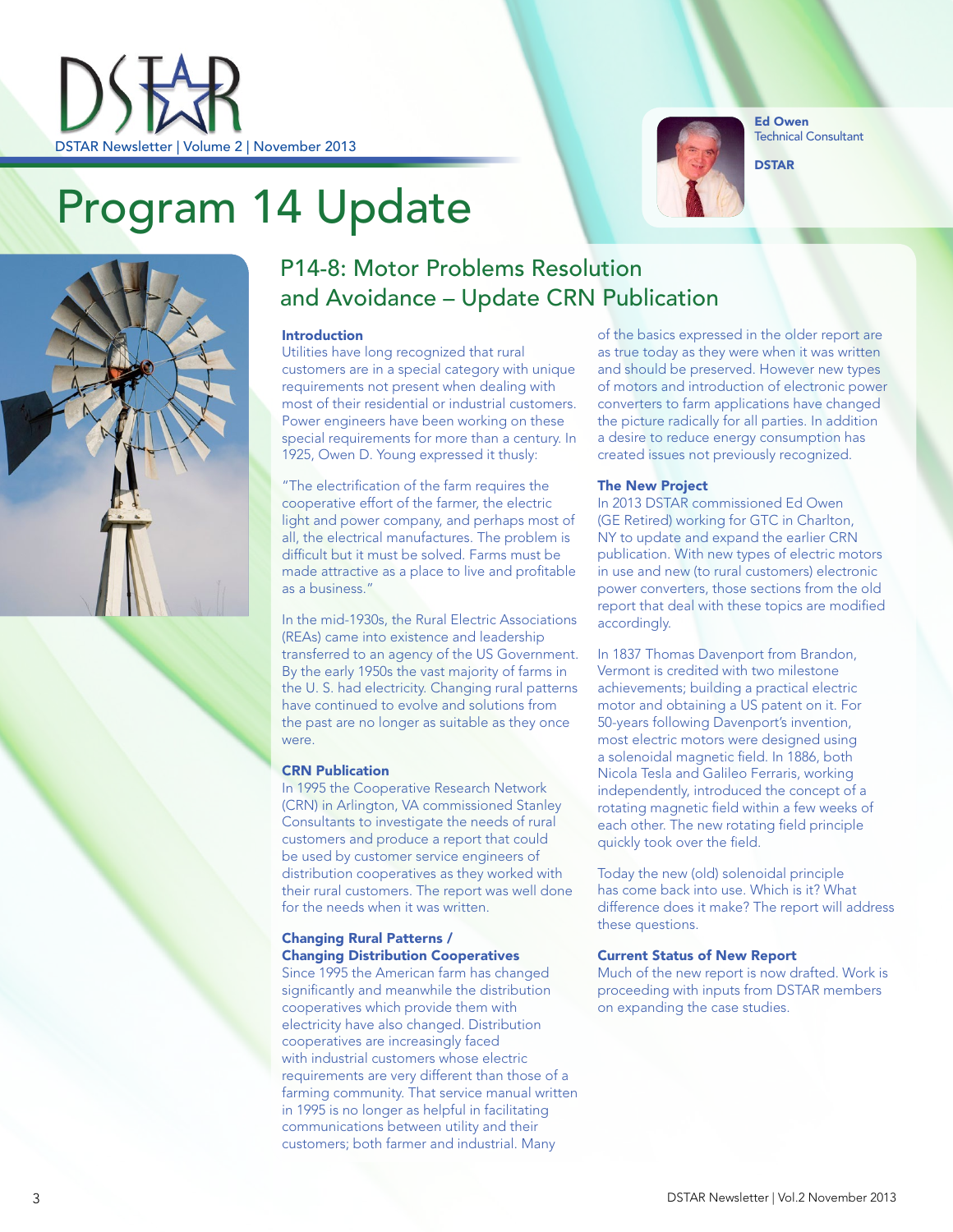DSTAR Newsletter | Volume 2 | November 2013



Suresh Gautam Technical Advisor

DSTAR, GE

# Project Spotlight

### WHAT IS COMING in Program 15:

- • Developing tools/assessing best practices for storm damage prediction and estimated times of restoration
- • Assessing and mitigating distribution impacts of PV (including PV analysis in SEDS)
- • Monitoring and detecting underground faults – technology evaluation and best practices
- • Volt/VAR optimization ideas

As we begin to organize Program 15, we encourage you to look within your organization for needs, problems, and challenges that would lead to dynamic new ideas. We look forward to an exciting new phase of DSTAR. If you are not currently a member of DSTAR, now is the optimal time to get on board.

# Battling Copper Theft: Solutions to a serious problem

Electric utilities have large amounts of copper installed on both overhead and underground equipment. Copper is an excellent conductor of electricity, resists corrosion, and is highly ductile and malleable. These properties make it ideal for operating safe, reliable, and efficient systems, making it a mainstay for almost all types of wiring.



Figure 1: Concern over Copper theft

The global demand of copper, especially from emerging economies like China and India, has increased substantially over the past several years. However, the supply has been unable to keep pace leading to rise in the price of copper. In the US, electric utilities observed an increase in the number of copper theft incidents in the years leading up to the economic downturn in 2008. Evidence suggests that the high price of copper, along with the poor state of the US economy in recent years, has led to an increase the number of copper theft incidents on energy delivery systems.

DSTAR members approved Project 14-7 to identify the best practices in the industry to deter copper theft. As part of the study, a survey was conducted among DSTAR member utilities and other non-member utilities to gather data on utility concern over copper theft, the scale of problem, its consequences, and best practices to deter theft. The responses provided some valuable insights into key drivers and deterrent measures.



Figure 2: Formal Tracking Process

The survey confirmed that copper theft is indeed a significant problem for the respondents, with 92% reporting that they were "very" or "extremely" concerned (see Figure 1). However, despite the reported concern, more than a third of the respondents did not report a formal process to track incidents related to copper theft (see Figure 2).

When respondents were asked about the number of events and which piece of equipment or facilities were most susceptible to theft, the responses covered a very wide range. For example, the number of reported events varied from none to thousands over a span of several years. This variation could possibly be explained by the lack of tracking or how incidents are assigned or associated with a particular case of copper theft within a utility. Nonetheless, pole (ground wire and other pole mounted equipment) had the highest number of incidents, followed by neutral spans and substations (see Figure 3). The number of events was consistent with the degree of susceptibility to theft.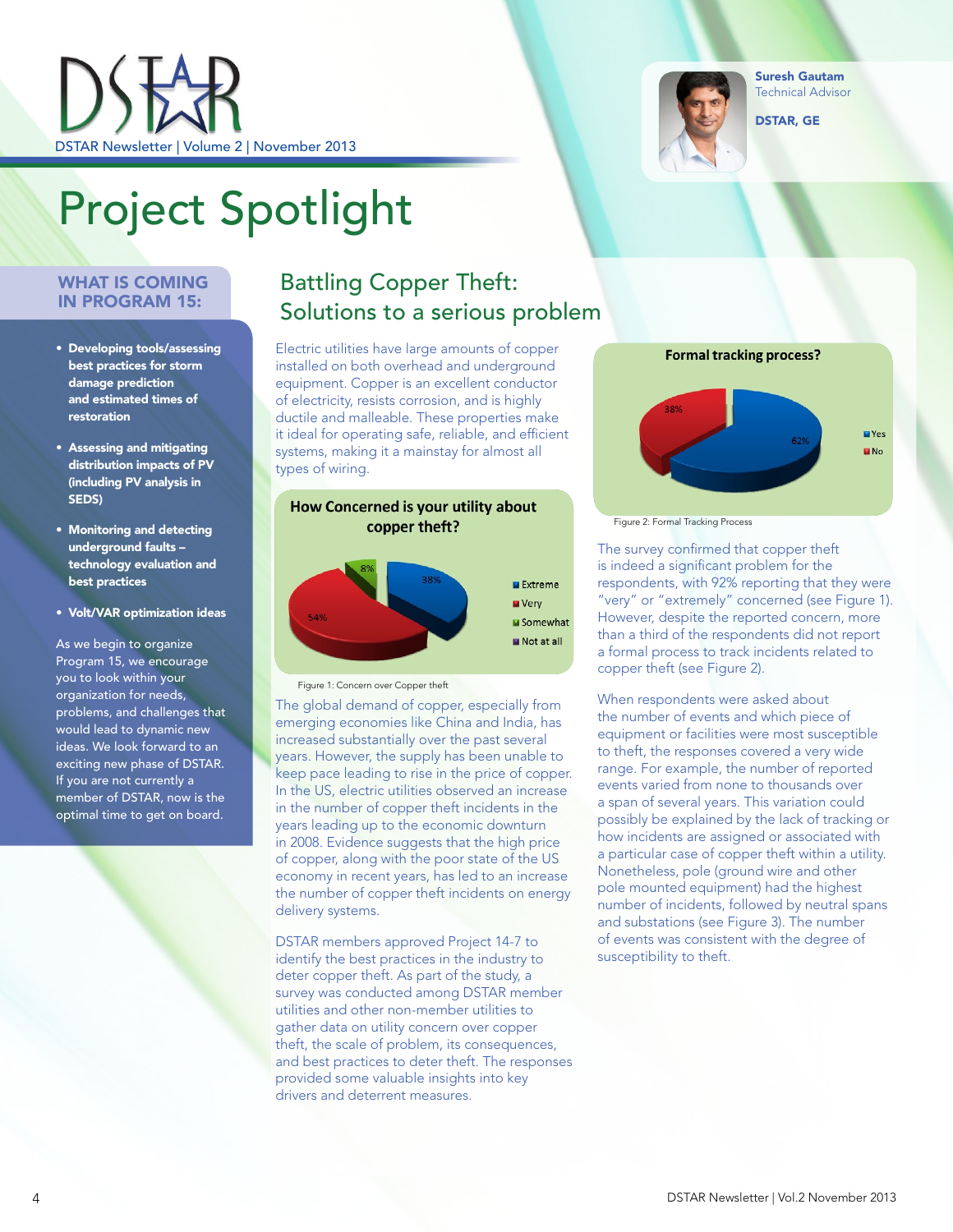

# Project Spotlight

### Current Projects in Program 14:

- 14-1 thru 14-3: Administrative Projects
- 14-4: Surge Protection of Electronically-Controlled Devices Installed in Distribution Systems
- 14-5: Cable Pulling Assistant Software Enhancement
- 14-6: Best Practices for Integration of Utility Communications
- 14-7: Survey of Best Practices for Copper Theft Deterrence
- 14-8: Motor Problems Resolution and Avoidance – Update CRN Publication

For additional information on our current projects, please visit: [http://www.dstar.org/](http://www.dstar.org/research/program/14) [research/program/14](http://www.dstar.org/research/program/14)

## Battling Copper Theft: Solutions to a serious problem (continued)

DSTAR Utilities have implemented several countermeasures to deter copper theft. Some of these include use of theft deterrent techniques like security cameras, alarms, better locks and fencing, and wire protection. Substituting alternative materials for copper and wire marking technologies have also been used as countermeasures in several utilities.

Figure 4 shows some popular countermeasures along with the number of respondents that implement them. The countermeasures had varying degrees of success for each company. Partnership with law enforcement had a greater reported success rate compared to other measures. Video surveillance had a mixed response, with three utilities reporting this approach to be most effective, but another three reporting it to be the least effective countermeasure they have implemented.



Figure 3: Susceptibility to Theft



Figure 4: Countermeasures Implemented

Seven respondents provided the number of events and the total cost of repair for the events. Based on the response the average cost of copper theft was found to be approximately \$3,500 per incident.

Copper theft is an issue of public safety and service continuity. Incidents related to theft impact the reliability and economy of power delivery. DSTAR P14-7 is a white paper that summarizes best practices to deter copper theft on power distribution systems. The study includes industry best practices, tools, and strategies to combat the copper theft problem.